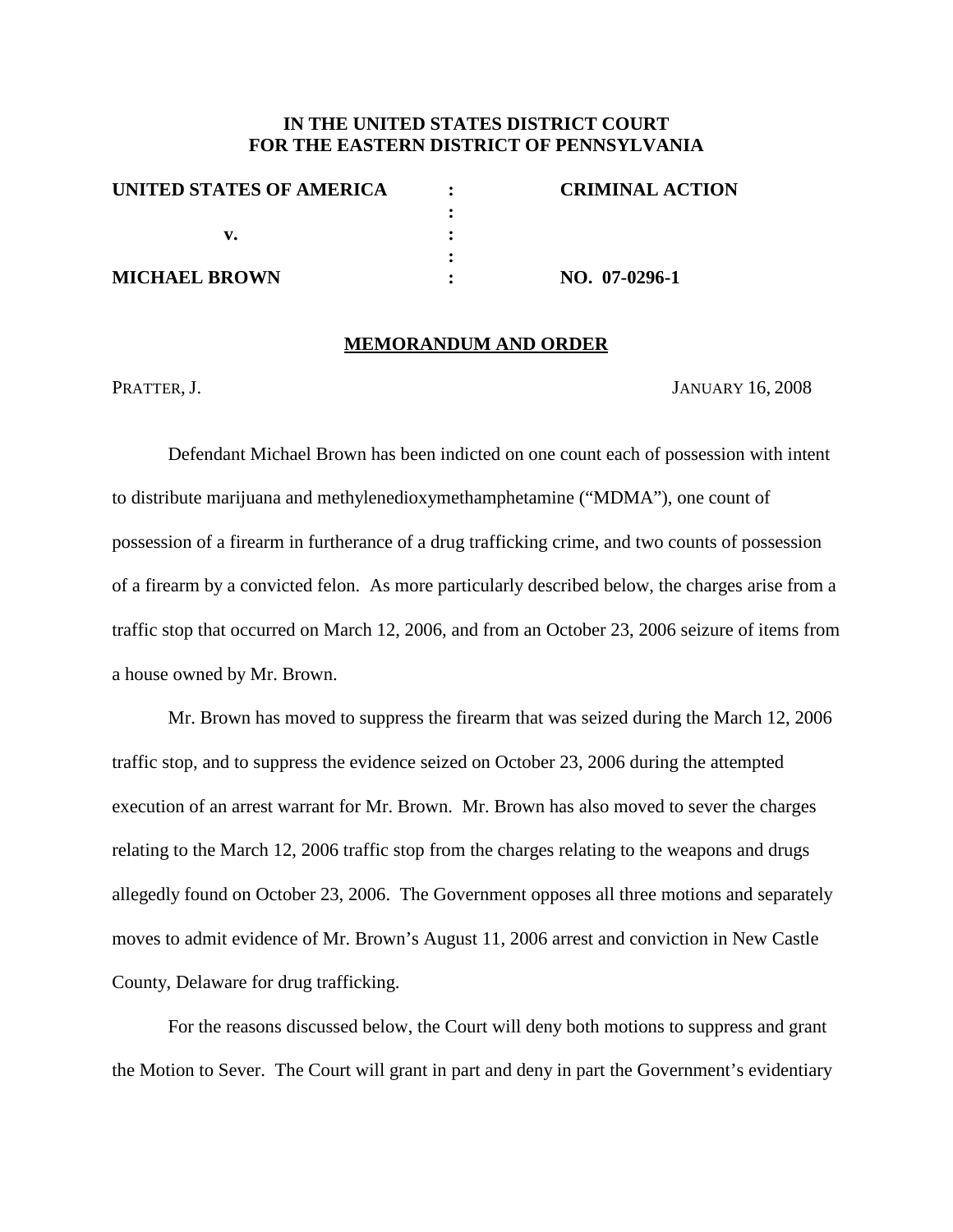motion to the extent that evidence of the August 2006 arrest and conviction shall be admissible with respect to the charges arising from the October 23, 2006 seizures, but shall not be admissible with respect to the charges arising from the March 12, 2006 traffic stop.<sup>1</sup>

## **I. Motion to Suppress Firearm Seized on March 12, 2006 During Traffic Stop**

The Fourth Amendment of the United States Constitution prohibits unreasonable searches and seizures. U.S. Const. amend. IV. The touchstone of a court's Fourth Amendment analysis is "the reasonableness in all the circumstances of the particular governmental invasion of a citizen's personal security." Pennsylvania v. Mimms, 434 U.S. 106, 108-09 (1977) (quoting Terry v. Ohio, 392 U.S. 1 (1968)). Reasonableness depends "on a balance between the public interest and the individual's right to personal security free from arbitrary interference by law officers." Id. at 109 (quoting United States v. Brignoni-Ponce, 422 U.S. 873, 878 (1975)).

Temporary detention of individuals during the stop of an automobile by the police, even if only for a brief period and for a limited purpose, constitutes a "seizure" of "persons" within the meaning of the Fourth Amendment. Whren v. United States, 517 U.S. 806, 809-10 (1996). The stop and detention of motorists is reasonable under the Fourth Amendment where the police officer has probable cause<sup>2</sup> to believe a traffic violation has occurred. Whren, 517 U.S. at 810 (citing Delaware v. Prouse, 440 U.S. 648, 663 (1979)). The reasonableness of traffic stops does

 $<sup>1</sup>$  At this time, the Court expresses no view on the possible admissibility of the proposed</sup> testimony of the Government's narcotics expert, as described by the Government's counsel during oral argument.

<sup>&</sup>lt;sup>2</sup> There is some question as to whether the appropriate standard is "probable cause" or "reasonable suspicion," which is a slightly lower standard, but the Court need not decide that question here because Sergeant Williams's observation of Mr. Brown's failure to signal, if credited, meets the higher standard of probable cause.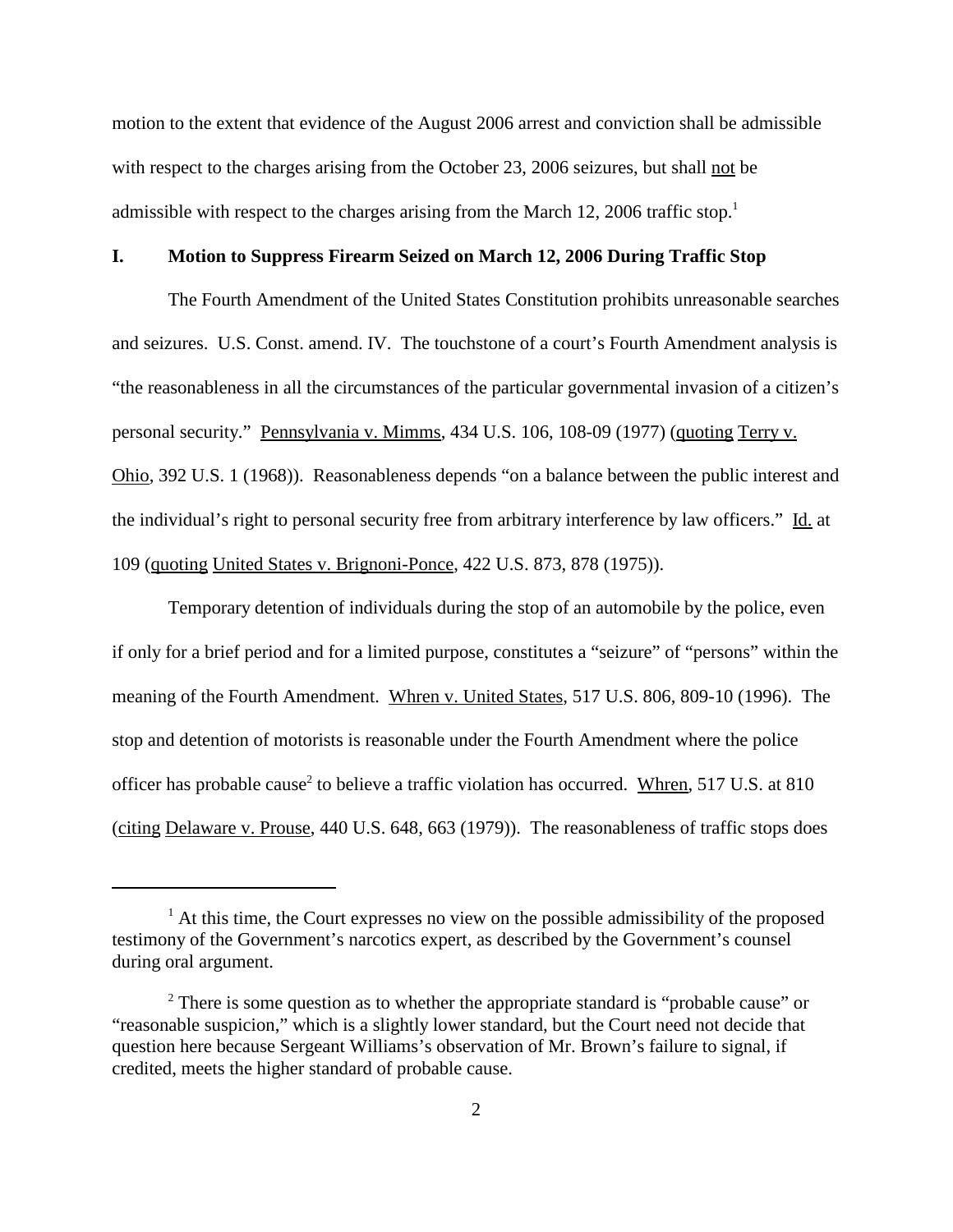not depend on the actual, subjective motivation of the individual officers involved. Id. at 813. The Government bears the burden of proving by a preponderance of the evidence that Mr. Brown's constitutional rights were not violated by police action.

Here, relying on the arresting officer's report and testimony, the Government asserts that the officer observed Mr. Brown fail to signal a turn. Mr. Brown, however, contends that the purported failure to signal is a post-hoc fabrication created to justify what was otherwise an unlawful seizure. Thus, argues Mr. Brown, because the officer did not have a proper basis to stop him, the stop was unreasonable under the Fourth Amendment and the fruits of the unlawful seizure (i.e., the gun taken from Mr. Brown's person, the police scanning device and several cell phones) should be suppressed.

The Court finds the officer's report and testimony credible and, therefore, concludes that the officer had probable cause to stop Mr. Brown because failure to use a turn signal is a violation of Pennsylvania law. See 75 Pa. C.S.A. § 3334(b) (section of the Pennsylvania Motor Vehicle Code regulating the use of turn signals).<sup>3</sup> Thus, the Motion to suppress the items seized during the March 12, 2006 stop will be denied.<sup>4</sup>

 $3$  Mr. Brown's contention as a reason for discrediting the officer's testimony that it is unlikely that he would have failed to signal with a police car 30-40 feet behind him is itself unpersuasive, given that Mr. Brown's testimony and phone records show that while he was driving he was also speaking on his cell phone when he was stopped (see Tr. 1/8/08 at 72; Def. Ex. 2), and that it was still relatively dark around the time of the stop at 5:00 a.m (see Tr. 1/8/08 at 7-8). In addition to Sergeant Williams's testimony, the Court takes judicial notice that, according to the United States Navy data, civil twilight on March 12, 2006 began almost an hour after the stop at 5:50 a.m., and sunrise was not until 6:17 a.m. that day. See "Sun and Moon Date for One Day," U.S. Navy Observatory Astronomical Applications Department, http://aa.usno.navy.mil/cgi-bin/aa\_pap.pl (last visited January 14, 2008).

<sup>&</sup>lt;sup>4</sup> Mr. Brown does not dispute that if the traffic stop was lawful, the pat-down frisk that revealed the weapon was also reasonable under the circumstances. (See Tr. 1/8/08 at 137-38.)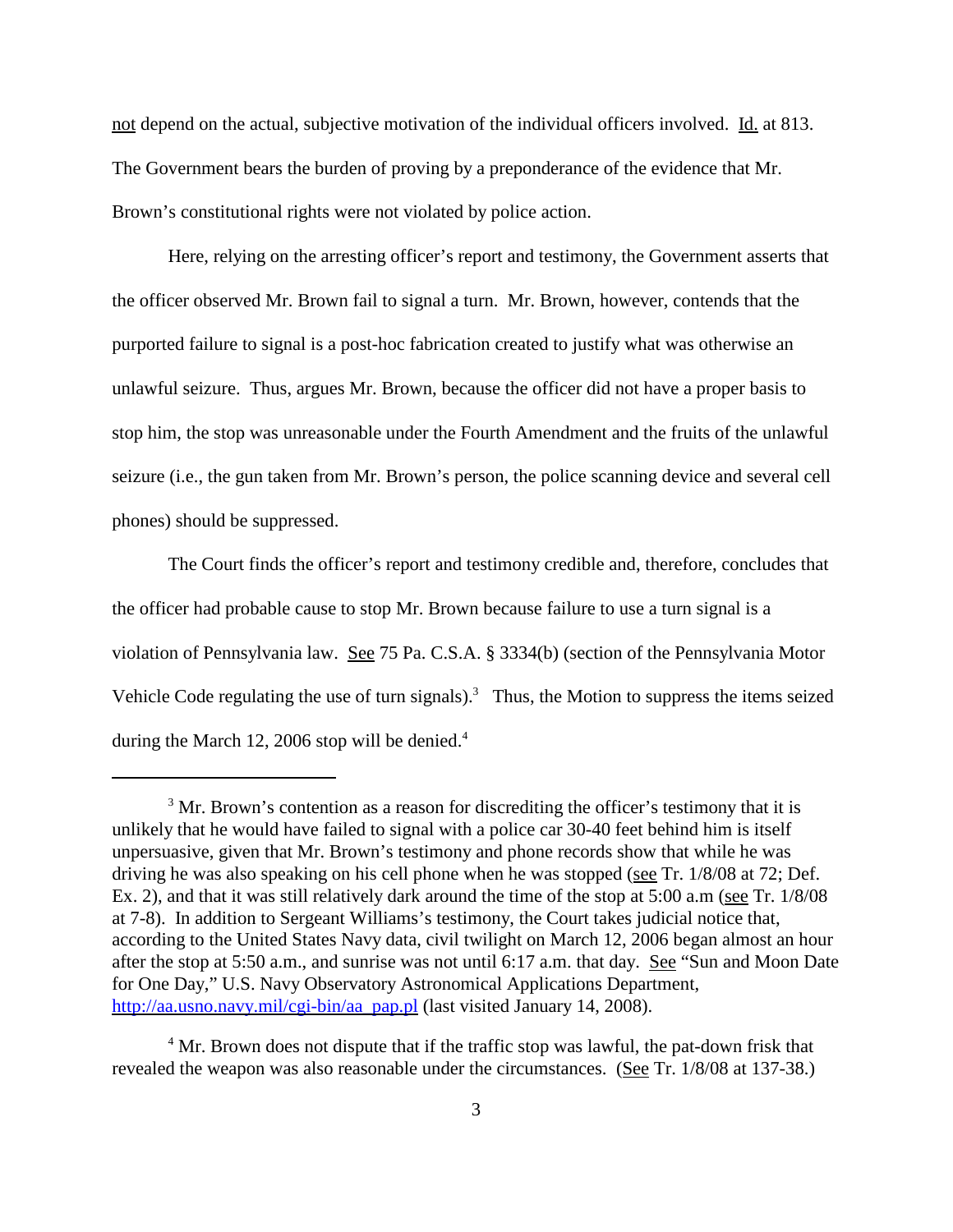#### **II. Motion to Suppress Physical Evidence Seized on October 23, 2006**

An arrest warrant allows a police officer to enter a domicile in which a suspect lives, but only when there is reason to believe that the suspect is inside. Payton v. New York, 445 U.S. 573, 603 (1980). The Third Circuit Court of Appeals has held that the police are only allowed to enter a suspect's home to make an arrest when they have probable cause to believe that the suspect is inside. United States v. Veal, 453 F.3d 164, 167-68 (3d Cir. 2006); United States v. Agnew, 407 F.3d 193, 196 (3d Cir. 2005).

Here, the law enforcement officers who entered 5045 Irving Street had an arrest warrant for Mr. Brown, but did not have a search warrant for the 5045 Irving Street residence. It is undisputed that the residence was empty when the police entered, and Mr. Brown asserts that there is no evidence that there were any "signs of life" indicating that anyone was home.

At the evidentiary hearing held on this Motion on January 8, 2008, James Carroll, Deputy United States Marshal, testified regarding the attempted execution of the arrest warrant for Michael Brown. The Deputy Marshal headed a task force of city, state and federal law enforcement personnel as part of an effort, dubbed Operation FALCON III, to execute outstanding arrest warrants and apprehend fugitives. (Tr. 1/8/08 at 85-86.)

As a preliminary matter, in preparation for serving the Brown arrest warrant, Deputy Carroll conducted an investigation to determine where Mr. Brown could be located, including a review of a number of sources. (Id. at 93-94.) First, the Deputy Marshal consulted Autotrack, which runs background checks that track by identifiers such as name, Social Security number and date of birth. (Id. at 94.) The Autotrack printout, which was printed on October 16, 2006, showed Mr. Brown's most recent address as 5045 Irving Street. (Id. at 94-95.) Second, Deputy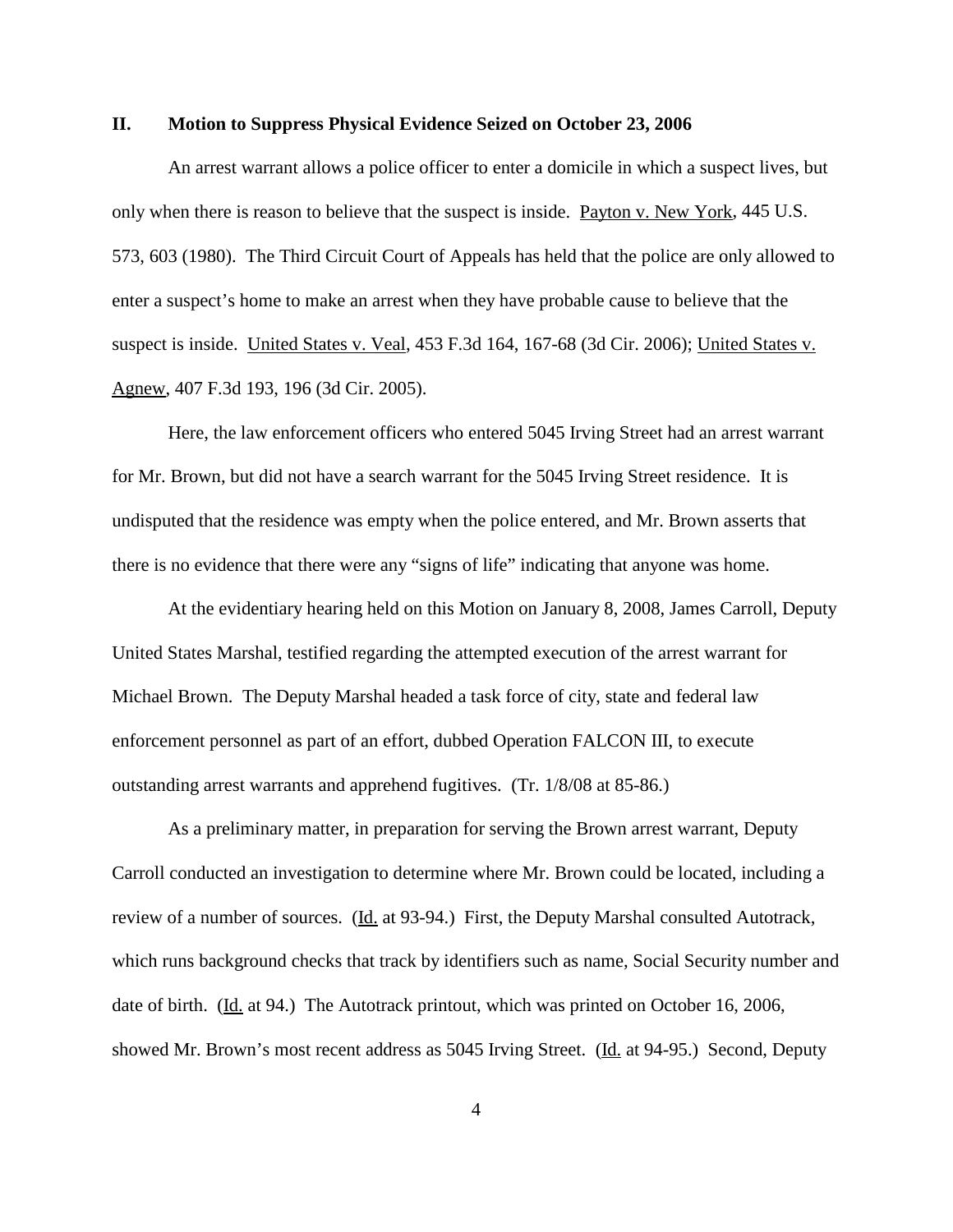Carroll reviewed the PCIC criminal history record for Mr. Brown, which as of July 2006 also showed the 5045 Irving Street address for Mr. Brown. (Id. at 95.) Third, voter registration records also showed the 5045 Irving Street address as Mr. Brown's address over a course of three or four years. (Id. at 95-96.) Lastly, real estate records showed that Mr. Brown was the owner of the house at 5045 Irving Street, a status that Mr. Brown does not dispute. (Id. at 96.)

One business day prior to October 23, 2006, Deputy Carroll also conducted a "drive-by" of the 5045 Irving Street house to determine whether it was a genuine address location and whether it appeared to be occupied. (Id. at 96-97.) Deputy Carroll testified that although he did not see any "signs of life" at the time of the drive-by, he observed that the house was not "bombed out" or vacant. (Id. at 97.)

On October 23, 2006, Deputy Carroll and his team arrived at 5045 Irving Street around 5:45 a.m. (Id. at 99-100.) Prior to entering, Deputy Carroll observed through the front window that there were lights and a television on inside the house, and that on a table in the front room there appeared to be some sort of food in a dish. (Id. at 100.) In addition, a neighbor, after having been shown a photograph of Mr. Brown, identified Mr. Brown as the person he had seen in the house the night before. (Id.) Based on these observations, asserts the Government, the officers had probable cause to believe Mr. Brown was inside the house at the time, and, therefore, their entry into the house to execute the arrest warrant was reasonable.

The Court agrees. The documents cited by Deputy Carroll demonstrate ample independent connections between Mr. Brown and 5045 Irving Street – not the least of which being his undisputed ownership of the property – for a reasonable person to conclude that Mr. Brown resided at 5045 Irving Street. Because the Court finds Deputy Marshall's observations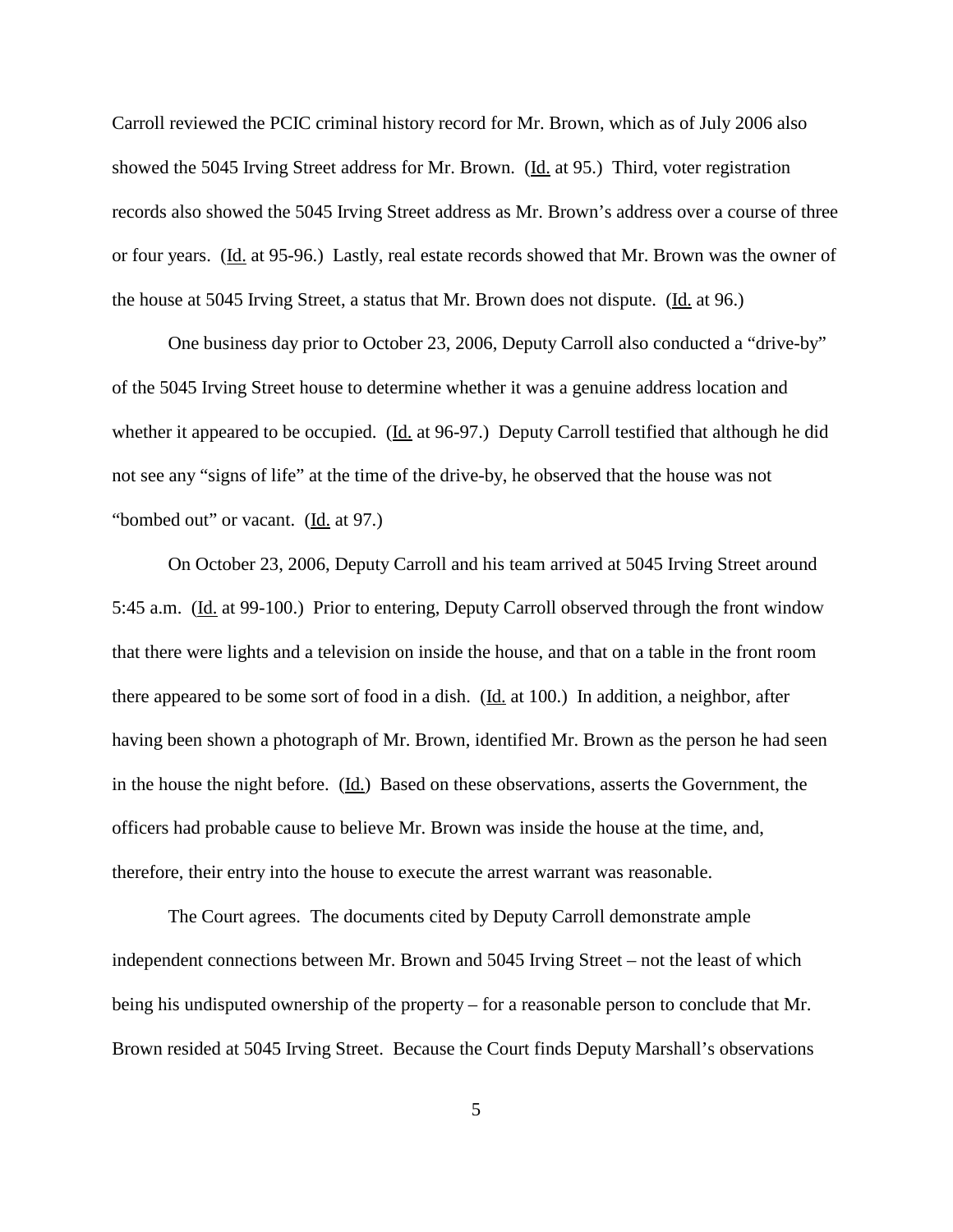credible and uncontradicted by any evidence currently in the record, including the contemporaneous "signs of life" such as the lights and television being on and remnants of a meal, the Court also concludes that when law enforcement personnel arrived to execute the arrest warrant on the morning of October 23, 2006 around 5:45 a.m., a time when many people are still at home, there were sufficient indicia to conclude that Mr. Brown was actually and currently present at 5045 Irving Street. In addition, the Court's review of the Deputy's folder on which he testified he made a quick note of the report to him of the neighbor's input to another officer as to Mr. Brown's presence at the location the night before demonstrated a sufficient aura of authenticity to lend additional support for the officer's action in moving ahead to enter the premises. Thus, the Motion to suppress evidence of items seized from 5045 Irving Street on October 23, 2006 also will be denied.<sup>5</sup>

#### **III. Motion to Sever**

Rule 8 of the Federal Rules of Criminal Procedure provides that multiple offenses may be joined if they are of the same or similar character, or are based on the same act or transaction, or are connected with or constitute parts of a common scheme or plan. Fed. R. Crim. P. 8(a); United States v. McGill, 964 F.2d 222, 241 (3d Cir. 1992). Rule 8(a) is designed to promote judicial economy and to preserve the prosecution's resources. United States v. Gorecki, 813 F.2d 40, 42 (3d Cir. 1987).

Offenses arising from a common act or series of conduct are properly joined and should not be severed. United States v. Hynson, 2007 WL 2692327, at \*7 (E.D. Pa. 2007) (citing

 $<sup>5</sup>$  Mr. Brown does not dispute that the weapons and drugs were in plain view and,</sup> therefore, that once the police officers were inside the house, they had a valid basis for subsequently obtaining a search warrant for the house. (See Tr. 1/8/08 at 83-84.)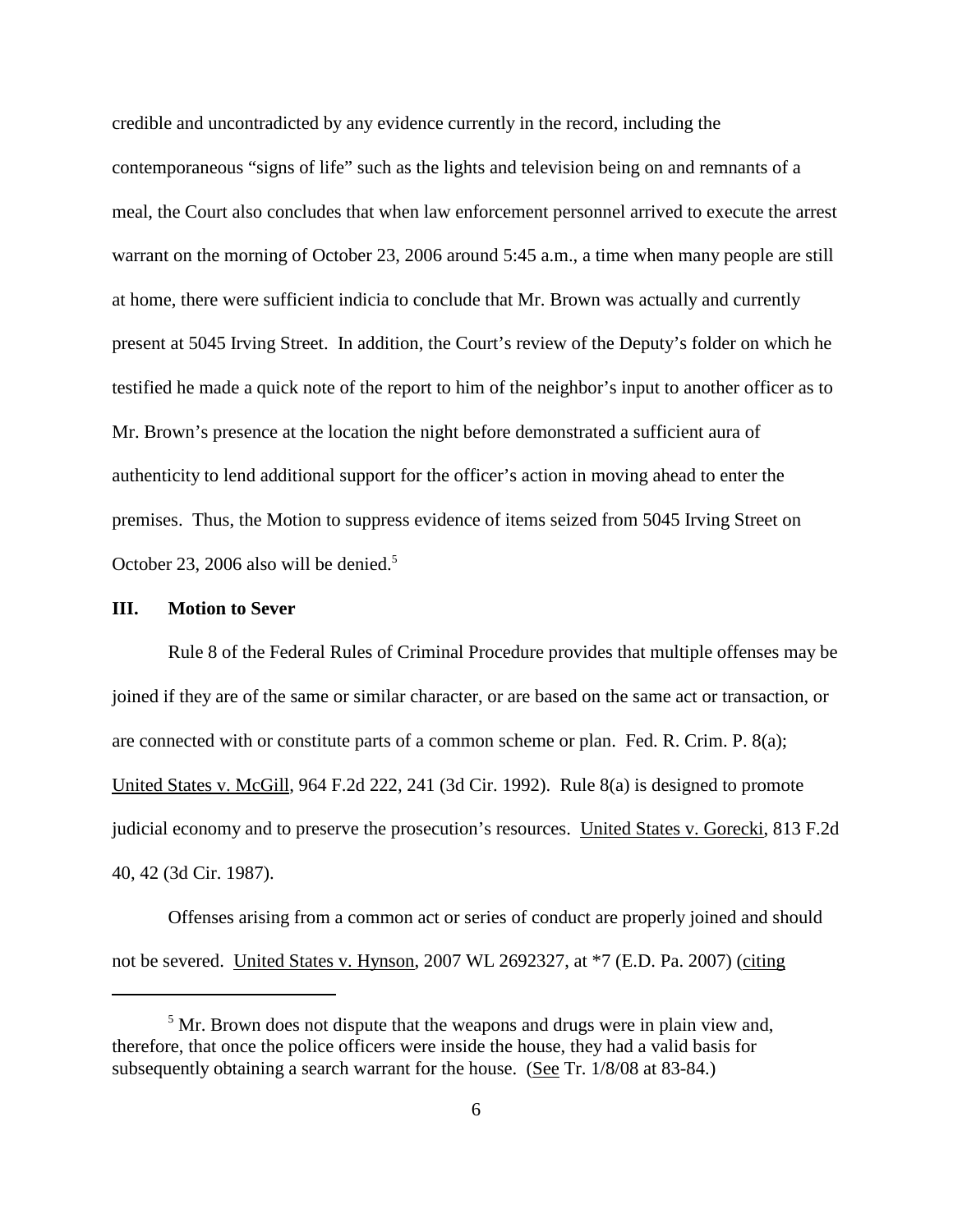United States v. Eufrasio, 935 F.2d 553, 570 (3d Cir. 1991)). Rule 8(a) and (b) "permit [j]oinder of offenses and defendants, respectively, when a transactional nexus exists between the offenses or defendants to be joined." Eufrasio, 935 F.2d at 570. When evaluating either joinder of offenses or defendants, courts focus on whether the offenses or defendants arise out of a common series of acts or transactions. Id.

Even if the joinder of charges is proper, however, the Court *may*, pursuant to Rule 14, order separate trials "or provide whatever other relief justice requires" where it appears that the joinder of offenses impermissibly prejudices a defendant. Fed. R. Crim. P. 14. To establish that severance is warranted, the defendant has the burden of demonstrating "clear and substantial prejudice" that would result in a manifestly unfair trial. Eufrasio, 935 F.2d at 58.

In United States v. Plummer, 2007 WL 2973712 (W.D. Pa. Oct. 10, 2007), the defendant was charged with (1) conspiracy to acquire firearms through the use of false statement on or about August 21-24, 2004; (2) possession of a firearm by a convicted felon on August 24, 2004; (3) conspiracy to distribute and possess with intent to distribute crack cocaine on or about November 18, 2005; and (4) possession of a firearm by a convicted felon on November 18, 2005. Granting the defense motion to sever, the court held that three separate trials would be held to address Counts 1 and 2, Count 3, and Count 4, respectively. Id. at \*6. The court reasoned that although Counts 3 and 4 involved conduct that occurred in temporal proximity, there was "no other connection between the charges." Id. at \*5. In contrast to a situation where drugs and guns are found in close physical proximity, under these circumstances, explained the court, there was "no basis to infer that the conduct was part of a common scheme." Id.

Likewise, in United States v. Chavis, 296 F.3d 450 (6th Cir. 2002), the Court of Appeals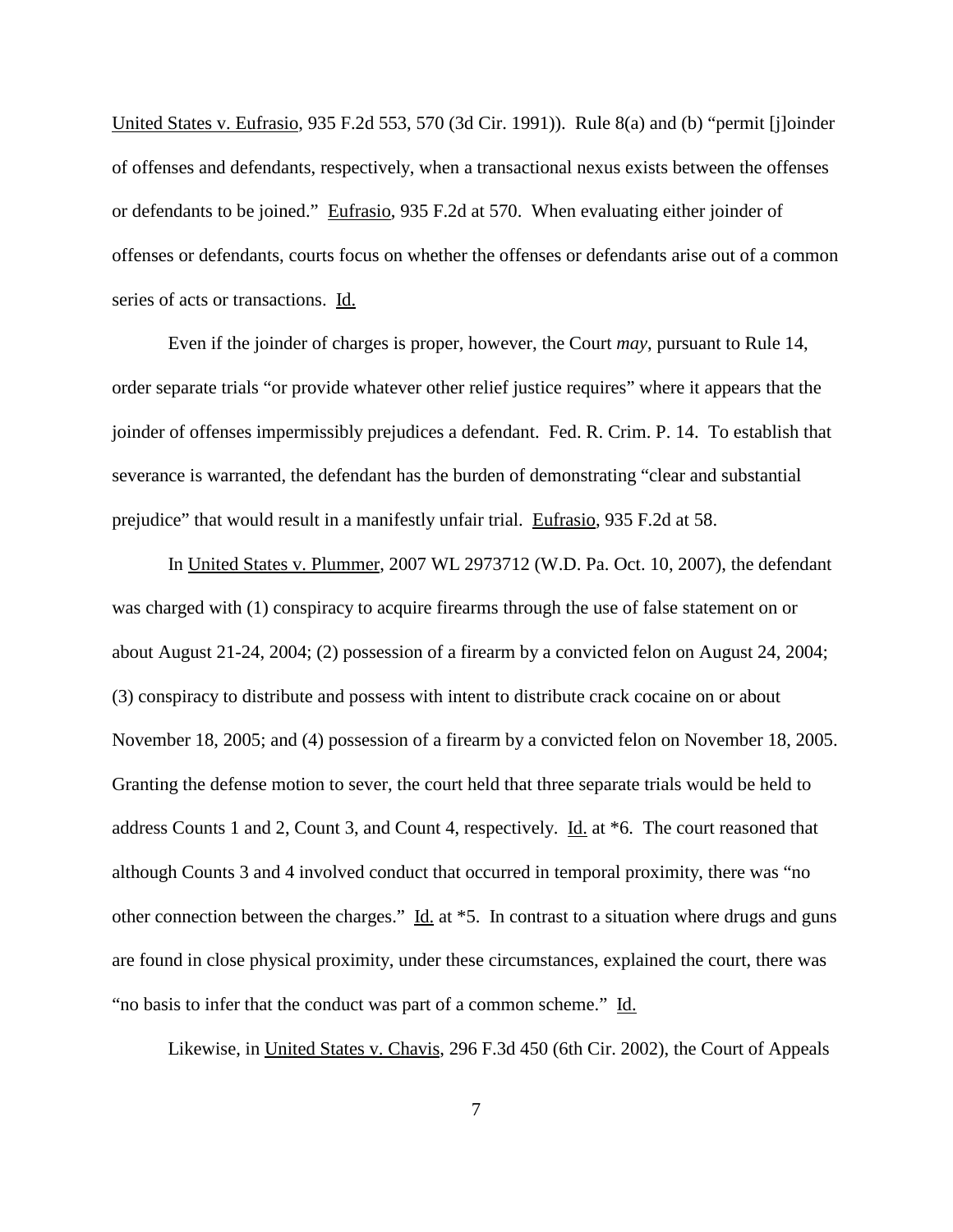for the Sixth Circuit held that joinder was improper in a similar fact pattern, concluding that the drug and firearm offenses were not of the same or similar character. Id. at 456-61. In that case, as here with Mr. Brown, the indictment on its face did not allege any connection between the drug and firearm charges. See id. In both Chavis and Plummer, the courts held that separate trials were appropriate under Rules 8 and 14. After close scrutiny of the indictment here, counsel's submissions and the cases presenting various fact patterns, the Court concludes that this case warrants severance of certain of the charges.

The Court does not come to this conclusion lightly or without due regard for the importance of judicial and prosecutorial economy of efforts and resources. The numerous noncontrolling cases cited by the Government largely deny motions to sever where the offenses in question were of the same or similar character, e.g., two separate gun charges or two separate drug offenses. Other courts have denied motions to sever in cases where the indictment facially indicated some connection between temporally separate gun and drug offenses, such as a conspiracy or possession of a firearm in furtherance of a drug trafficking crime. Such cases do not adequately describe the intended prosecution of Mr. Brown, however.

Here, Mr. Brown is charged with (1) possession of a firearm by a convicted felon on or about March 12, 2006; (2) possession with intent to distribute marijuana on or about October 23, 2006; (3) possession with intent to distribute MDMA on or about October 23, 2006; (4) possession of a firearm in furtherance of a drug trafficking crime on or about October 23, 2006; and (5) possession of a firearm by a convicted felon on or about October 23, 2006. Count 1 relates to a weapon seized on March 12, 2006 during a traffic stop, while the remaining charges relate to items seized some seven months later on October 23, 2006 from an unoccupied house.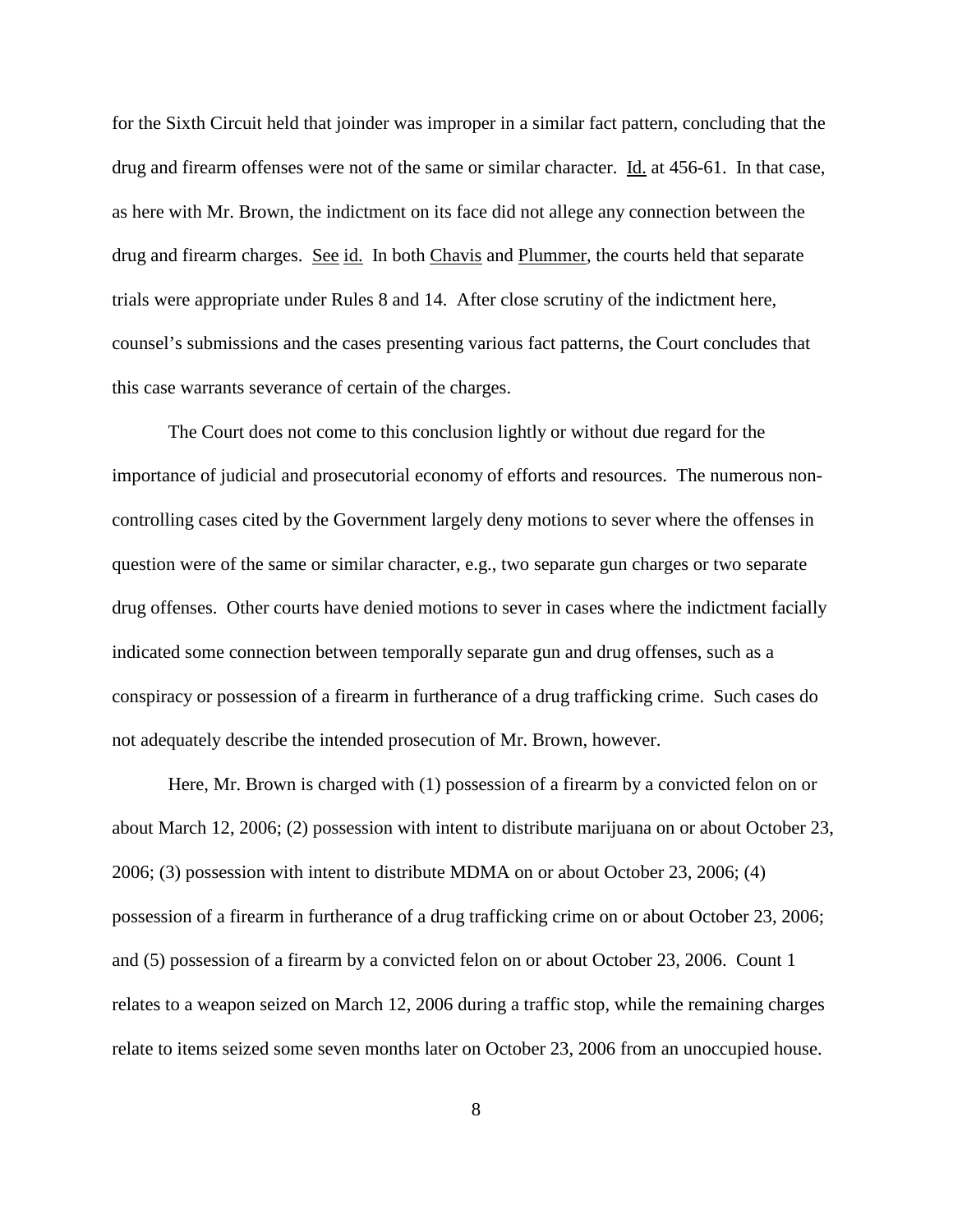Mr. Brown asserts that the single March 12, 2006 firearm offense is entirely unrelated and distinct from the charges relating to or emanating from the items allegedly found at 5045 Irving Street.

The multiple firearm possession charges are "of the same or similar character" within the meaning of Rule 8. The drug offenses, however, are not. The Court concludes that March 12, 2006 firearm offense is not properly joined with the October 23, 2006 drug offenses because the March 12, 2006 offense is completely unrelated both physically *and* temporally from any alleged drug activity. In addition, there is no apparent connection between the offenses, particularly because Mr. Brown is *not* charged with participating in a drug conspiracy or with possessing a weapon on March 12, 2006 in furtherance of a drug trafficking crime. Rather, the March 12 possession charge involves an isolated incident of his actual possession a single firearm in public with no evident connection to any drugs or drug crimes. In contrast, the remaining charges in the indictment relate to the constructive possession of multiple weapons and drugs in Mr. Brown's alleged home. Moreover, the March 12 offense occurred more than seven months prior to the October 23 offenses. The separate crimes are not alleged to be part of a common scheme or plan, and it appears that there are no proposed common witnesses. As the Government stated at oral argument, "[i]t is a series of three unique and distinct events." (Tr. 1/8/08 at 159.)

Thus, the Court concludes that Count 1 was improperly joined with Counts 2-5 under Rule 8(a), and the Motion to Sever will be granted.<sup>6</sup> Accordingly, two separate trials will be held. A trial on Count 1 will be held first. Immediately upon its conclusion, the Court will

<sup>&</sup>lt;sup>6</sup> The Court need not address the issue of prejudice under Rule 14 because it finds that joinder was improper under Rule 8.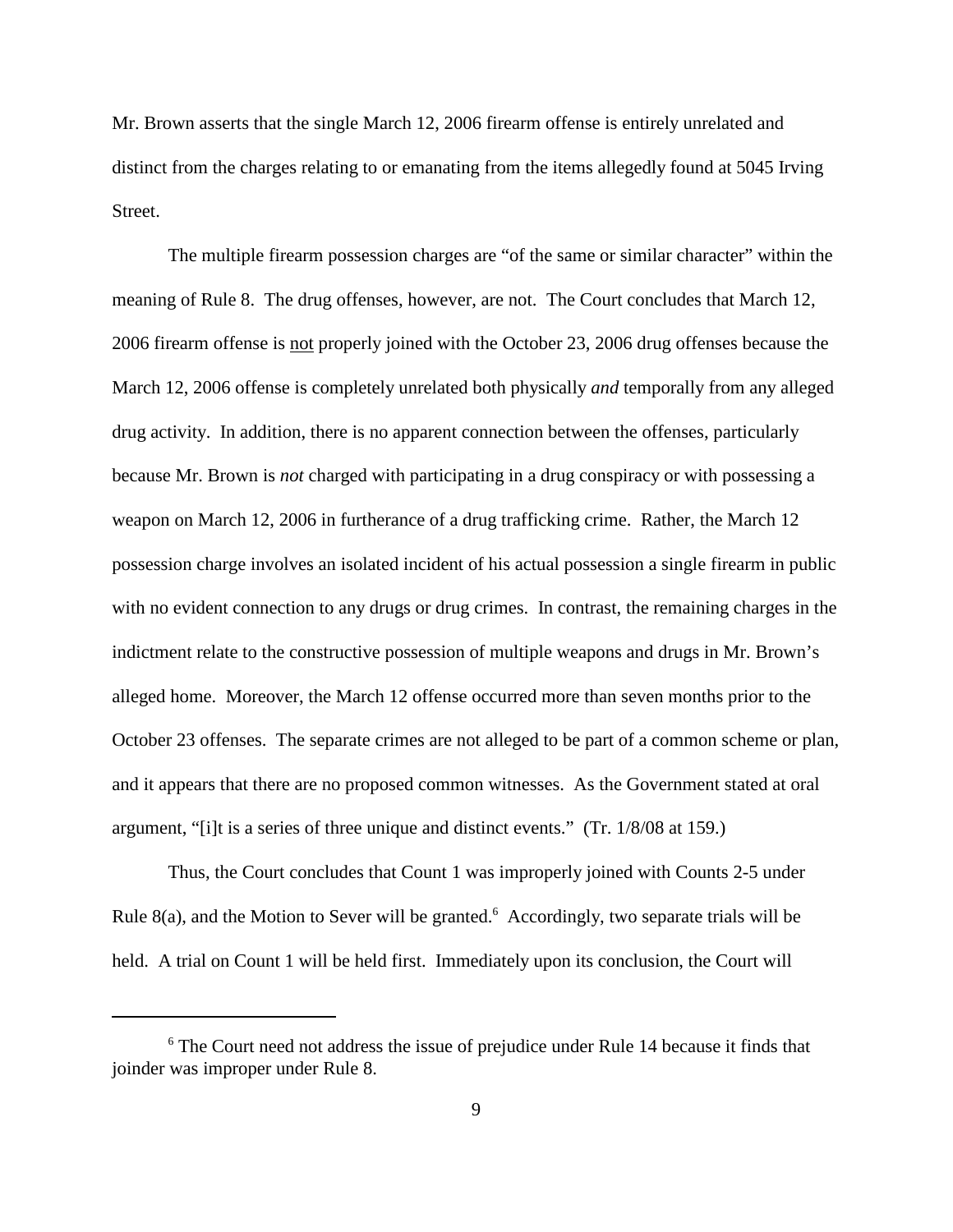empanel a new jury and conduct a trial on Counts 2-5.

#### **IV. Motion to Admit Evidence of Prior Conviction**

On August 11, 2006, Mr. Brown was arrested in New Castle County, Delaware after picking up a package containing nearly 7 pounds of marijuana from a rented mailbox. A police scanner was found in his car, and the mailbox had been rented with the use of false identification. Mr. Brown used the house at 5045 Irving Street as collateral to post bail. He later entered a guilty plea to the charges of possession with intent to deliver marijuana and criminal impersonation. He is currently serving a sentence on these convictions.

The Government seeks to introduce evidence of Mr. Brown's August 11, 2006 arrest and conviction on the grounds that it is relevant to both of the crimes charged in the present case. The Government asserts that each of the three offenses (the March 2006 car stop, the October 2006 seizure from 5045 Irving Street, and the New Castle County conviction relating to the August 2006 arrest) is admissible to show the likelihood of the other offenses having occurred.

Under Rule 404(b), evidence "of other crimes, wrongs, or acts is not admissible to prove the character of a person in order to show action in conformity therewith. It may, however, be admissible for other purposes, such as proof of motive, opportunity, intent, preparation, plan knowledge, identity, or absence of mistake or accident . . . ." Fed. R. Civ. P. 404(b).

Courts have held that "in cases where a defendant is charged with unlawful possession of something, evidence that he possessed the same or similar things at other times is often quite relevant to his knowledge and intent with regard to the crime charged." United States v. Cassell, 292 F.3d 788, 793 (D.C. Cir. 2002) (citing Huddleston v. United States, 485 U.S. 681, 689 (1988)). For example, evidence of drug trafficking may be admitted under Rule 404(b) to show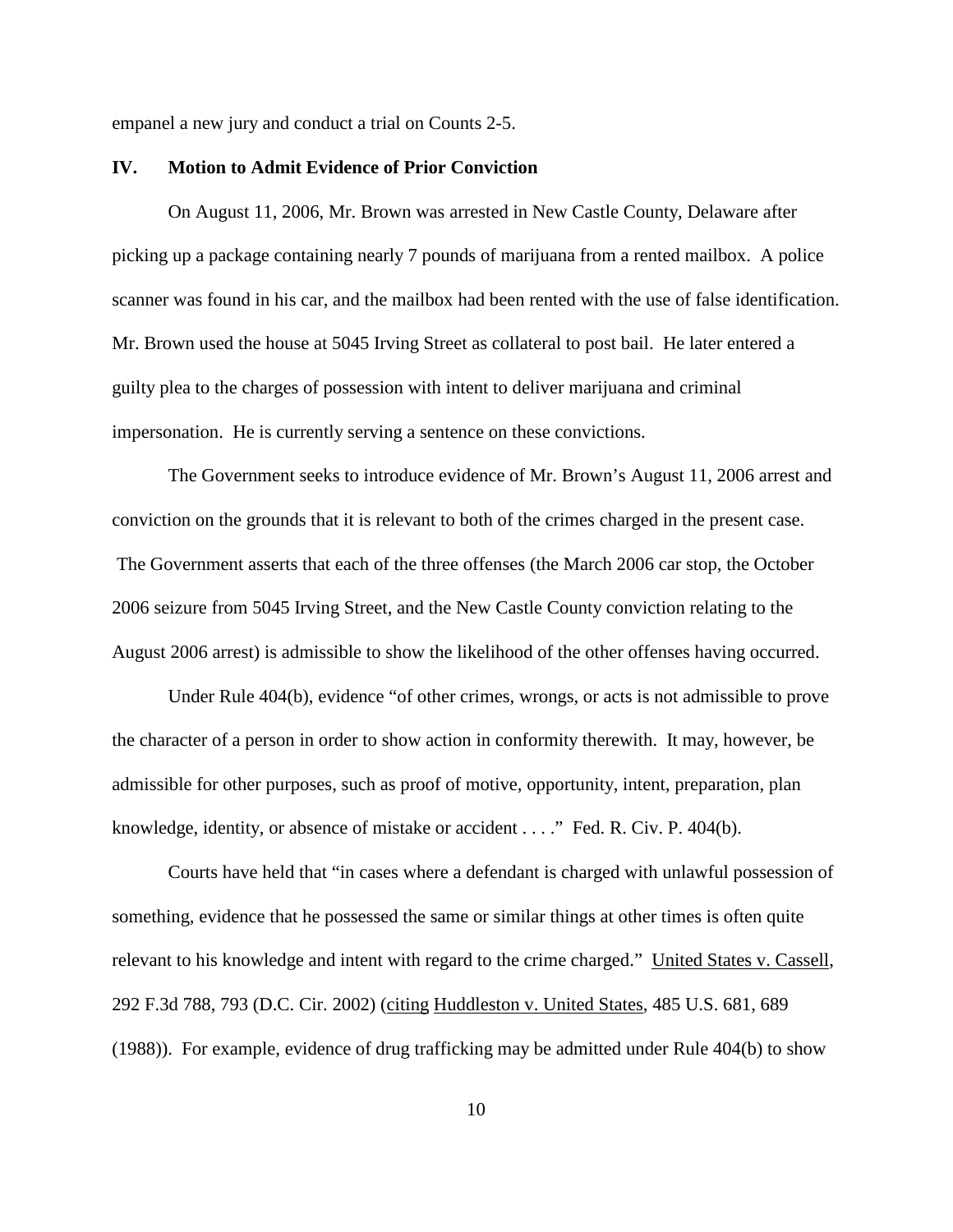that the defendant had knowledge and intent relevant to the charged crime, see, e.g., United States v. Martinez, 182 F.1107, 1111 (9th Cir. 1999), or to show motive for the possession of a firearm, see, e.g., United States v. Jacobs, 44 F.3d 1219, 1224 (3d Cir. 1995).

Here, the August 2006 arrest and conviction is likely admissible with respect to both the March 12, 2006 gun possession charge and the October 23, 2006 gun and drug possession charges. It is relevant to show motive, preparation, plan, knowledge and absence of mistake and, therefore, admissible under Rule 404(b).

Under Rule 403, however, the Court must nonetheless balance the potential prejudice to Mr. Brown with the probative value of the August 2006 events. With respect to the October 23, 2006 charges, the August 2006 drug possession conviction is highly probative because of the similarity not just of the narcotic involved (marijuana), but also because of the similar packaging. Because Mr. Brown was not present at 5045 Irving Street when law enforcement personnel found and seized the drugs and weapons, the October 23, 2006 possession charges rely on the concept of constructive possession. The August 2006 conviction arguably links Mr. Brown to the items later seized from 5045 Irving Street by showing Mr. Brown's knowledge and intent, as well as a motive and an overall scheme or plan. Thus, the risk of unfair prejudice does not substantially outweigh the probative value of the August 2006 conviction *with respect to the October 23, 2006 charges.*

In contrast, the probative value of the August 2006 conviction is relatively low with respect to the March 12, 2006 possession charge. There is nothing to speak of linking that alleged offense to any drug charge, and although the subsequent possession of marijuana is evidence of motive for possessing a weapon, the August 2006 arrest occurred some five months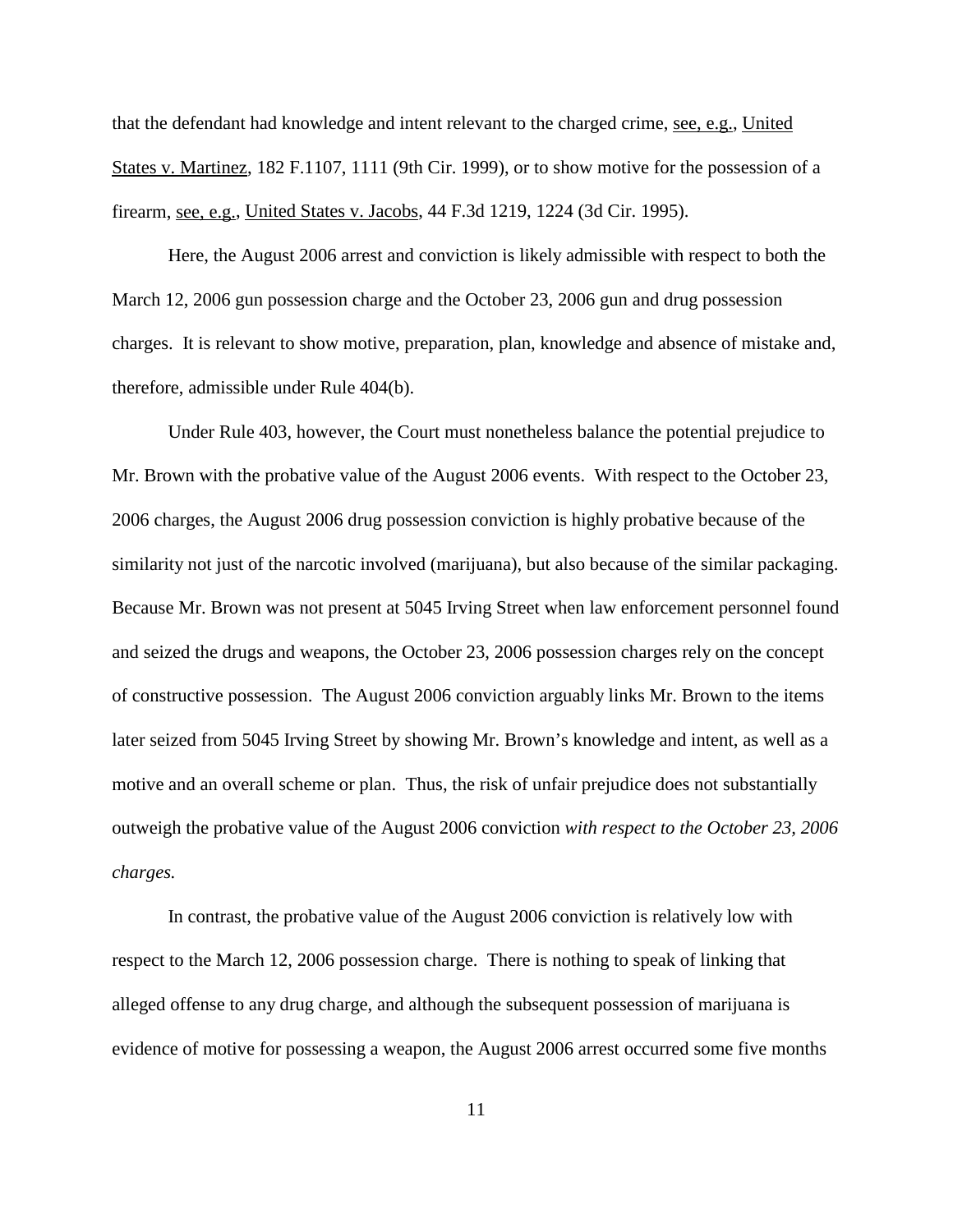after the March 12, 2006 seizure. On the other hand, the risk of unfair prejudice is high. Evidence of the August 2006 drug conviction, particularly if coupled with evidence of the October 23, 2006 offenses, likely will create an assumption or inference of Mr. Brown's possession of the firearm. Moreover, the sheer quantity of alleged "bad acts" raises a high risk of "bad person" prejudice. Thus, the Court concludes that with respect to the March 12, 2006 offense, the danger of unfair prejudice to Mr. Brown substantially outweighs the probative value of the August 2006 conviction and, therefore, such evidence will not be admissible at the trial for the March 12, 2006 offense.

### **CONCLUSION**

For the foregoing reasons, the Court will deny both motions to suppress and grant the Motion to Sever. Evidence of Mr. Brown's August 2006 arrest and conviction is admissible only with respect to the October 23, 2006 charges. An Order consistent with this Memorandum follows.

## BY THE COURT:

GENE E.K. PRATTER United States District Judge